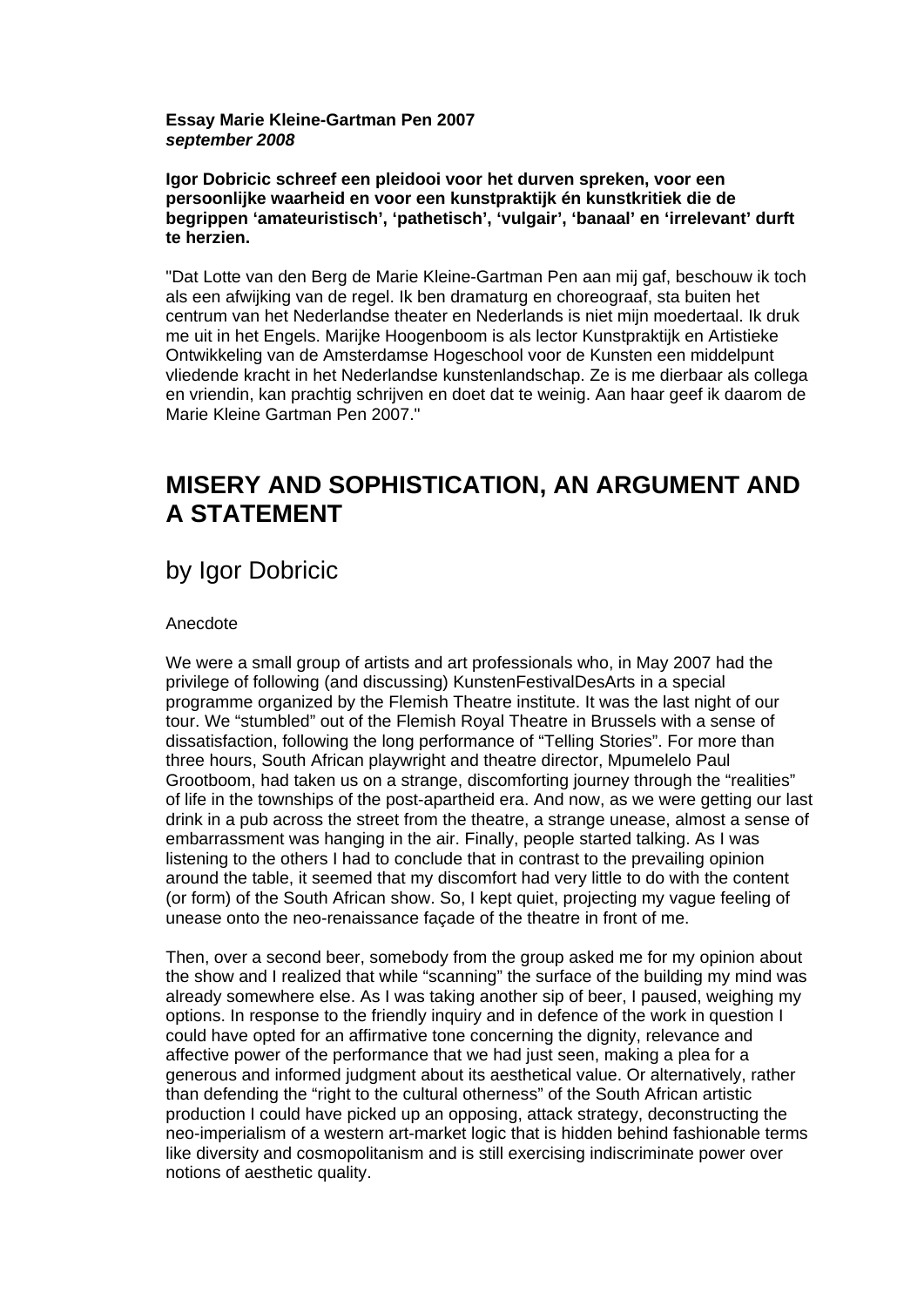However, rather than doing any of that, and without fully knowing why, I mumbled a puzzling response (a year later, I can still recall it, almost word by word):

"It seems that the negative reactions of people coming out of the theatre tonight could be more or less summarized in five recurring terms: amateurish, pathetic, vulgar, banal and irrelevant."

As far as I can remember, at that late hour and after a second beer, my elaboration of the subject after this initial observation did not go very far. However, that same evening, while saying goodbye to everybody, I made a "casual" promise that although leaving for Beirut the next morning, I would write more about the subject, and soon.

And I did, in the aeroplane already, while flying over the Mediterranean. My commitment towards a written elaboration was less a consequence of a personal responsibility to fulfil a promise and more a result of a growing fascination with these five words that were rapidly infiltrating my mind:

Amateurish, pathetic, vulgar, banal and irrelevant.

The text that follows grew out of the first draft conceived in a plane more than a year ago. Apart from finishing it in its e-mail form so that I could share it with others in the "Brussels group", I have revisited the text a number of times during last twelve months. I have expanded parts of it and given it a title, I have shared it with a few friends, I used some of the formulations in my public engagements, but I did not imagine publishing it.

So why did I change my mind and decide to present it to a public now? Certainly not because I believe it to be a "proper" piece of critical writing about theatre in a conventional sense. Without this introduction that offers an anecdotal background to it, the text that follows reads more like a "metaphysical pamphlet" than theatre criticism. However, there is something about its partial, subjective tone of preaching urgency that touches the core of the issue that I consider central to the realization of the political potential still dormant in performance practice today: the issue of the performativity of "truth".

The reason for putting "truth" between quotation marks is that I have not used the term as an index of quasi-scientific accuracy, but rather as a cipher of ethical responsibility. The ethical responsibility to speak the "truth" cannot be a matter of personal opinion, the reliability of which is measured by the authority of the speaker. Instead, a "truth" is spoken only when the mask of authority is removed and a genuine expression of a personal desire for THE TRUTH is embodied in all its dangerous ambiguity. As such, taking responsibility for an expression of "truth" always contains its opposite – the possibility of untruth - an embodied struggle with a potential for failure.

To perform a "truth" as a personal ethical imperative in its dramatic core, rather than merely speaking about THE TRUTHS as a simple proliferation of "authoritative opinions", is not simply a matter of degree - of giving more or less substance (or should we say body?) to our insights and convictions. It is rather that my insights and convictions ENTER the ethical regime of a "truth" only when they are disclosed as a lived action/gesture of my body, "pointing towards" the world. To perform the paradox of a "truth" as an indicative gesture of the body that is grounded in the present moment is to create a possibility for a "truth" to appear. The potential effectiveness of the theatrical event lies exactly in its power to enact a discursive proposition (a "truth")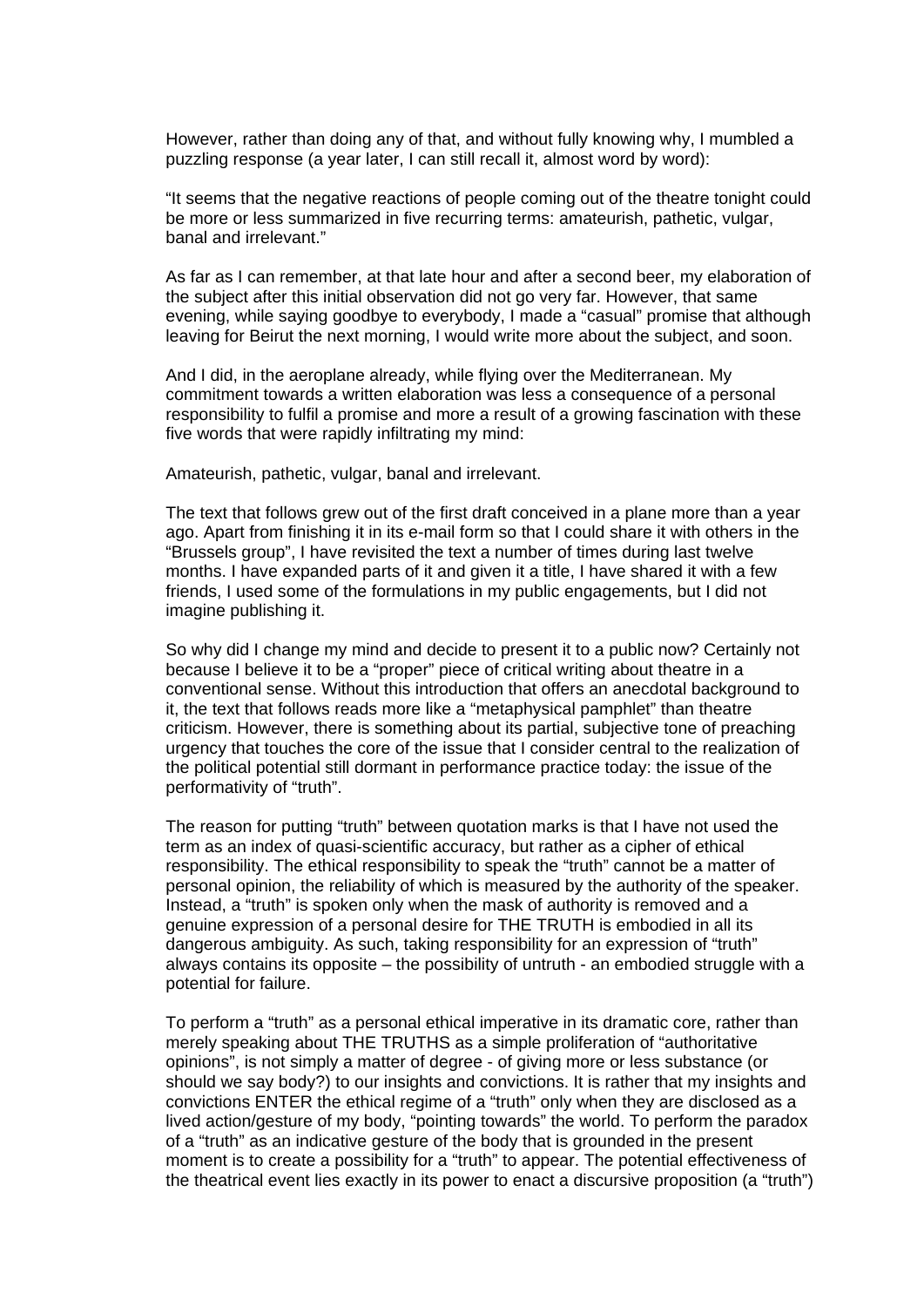as an embodied gesture in the present moment. This is why the performativity of a "truth" should be considered as the real "truth" of a performance.

There are only a few discursive formats, apart from fiction writing in general and dramatic literature in particular that are, by their style and intention, dependent on the embodied acts – the practice of "truth" telling. In its present form, theatre criticism is certainly not one of them. However, in the degree to which they are embodied gestures, acts of speech/writing ABOUT theatre have the same potential for performing a "truth".

More often than not, however, in writing about theatre, the vital and urgent risk taking that is inherent in making an ethical statement remains hidden, masked by the anecdotal, journalistic, quasi-documentary style which, while simulating causal immediacy, always betrays a hidden claim towards authority. The format of my essay, with the anecdote (in this introduction) being radically separated from the statement (in the main text that follows) is a stylistic experiment that seeks to address a question: can I, in the age of the mechanical reproduction of TRUTHS, still make a difficult and uncertain attempt to perform a "truth" personally and directly? Can I do that without immediately being labelled as confused, presumptuous and pathetic? Can I, in other words, transform general statements about THE TRUTHS of a performance into the urgent performance of a "truth", here and now?

It is interesting to observe that artistic manifestos, political pamphlets and religious sermons are three highly unpopular genres today. In their ethical instability and their demand to be performed as statements of "truth" they are, in contrast to the normative ambition of a critical discourse, considered dangerous, almost obscene. Yet, to the degree to which they invoke incarnated acts in their performative desire to proclaim a "truth", they are traces of a genuine ethical struggle. They do not hide behind the authority of a disembodied voice as they seek a dwelling in the immediate (and problematic) materiality of the body that speaks.

By offering the second part of my text in the format of a statement that comes dangerously close to becoming a manifesto, a pamphlet and a sermon, I am eager to perform my "truth". My eagerness comes from a belief that all the relevant discourses on art in general and on theatre in particular should have this ethical urgency, not only to articulate, but more importantly to enact a "truth" of art.

Put in such sharp relief, these considerations in the field of critical writing come dangerously close to causing form and content to collapse into each other. To get back to the subject of this essay, it is probably valid to write critically ABOUT what is considered "amateurish, pathetic, vulgar, banal and irrelevant" in performance practice today. But is it valid to do that by exhibiting amateurish enthusiasm and pathos as a personal gesture of commitment to the meaning of what is being proclaimed?

Can I allow myself to have a passionate opinion instead of an opinion about the passions and still be heard publicly without cynicism? Can I, with a "shameless vulgarity" directly express, expose, embody, enact, my thoughts with all their mortal failings, and still hope for compassion and understanding?

It seems that these urgent questions, while shaping the form, also reflect the real content of the statement that I want to make. If I had had these questions so clearly formulated in my head a year ago, while sitting in a pub across the street from the Flemish Royal Theatre, maybe I could have found the proper words to answer back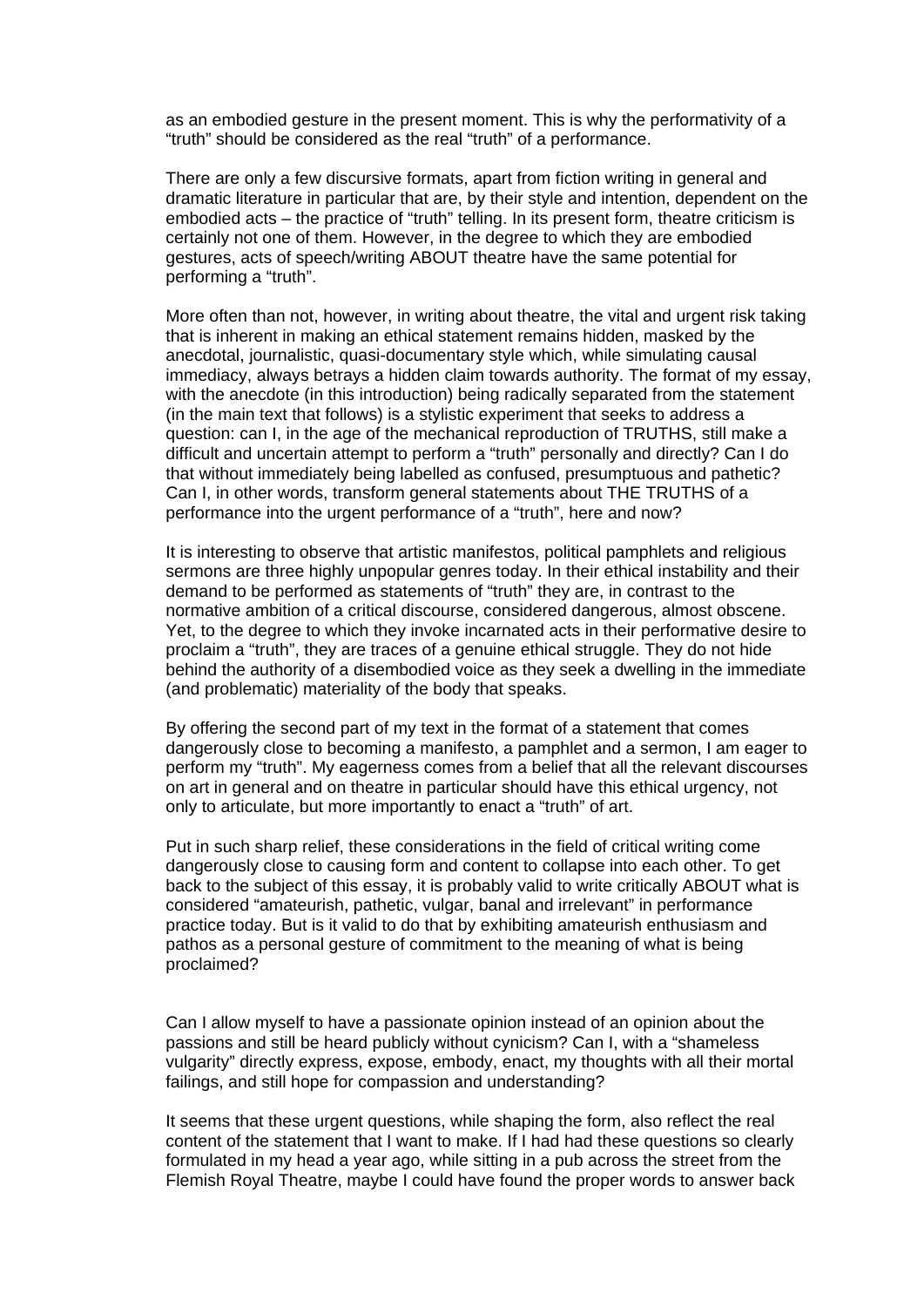on the spot. Or maybe, even, I would have felt inspired (or drunk) enough to climb on top of the table and shout a "truth" without reservation, without decorum, as if it were a sacred revelation or a political slogan.

#### **Statement**

Death turns me into an incompetent amateur. There is nothing more meaningless and banal, more vulgar and pathetic, more kitsch and obsolete than the immediate spectacle of my living/dying body performing its incompetence to the world. And the fact is – while alive my body IS dying all the time. Mortality is not an (im)possibility located in some undetermined future to be imagined or ignored at will, mortality is a process that I live and witness while I am living it, every second of my life. The banality/vulgarity of death is constantly with me, expressed through an unstoppable stream of clumsy, awkward, idiosyncratic, "amateurish" gestures, representations of the essential fact as it is performed by my organism from one moment to the next. The asymmetric instability of my posture, the slight trembling of my voice, the sweat that is trickling down my back, the unfocused blur of my gaze are, at this very moment, threatening to betray my vulnerability and subvert my composure. My ongoing struggle to keep on reading, speaking, being and not admitting the discomfort of the body is growing touchingly ineffective. My confused gestures, which give temporary shape to what is at hand, lack consistent meaning and do not clearly address anybody in particular. They are doomed to be interpreted as being pathetic, banal, vulgar and irrelevant. If you decide to follow these gestures rather than the content of my words, their naive and desperate urgency, their clumsy trivial form, will re-direct your attention away from the sophisticated utopian prospect of "what is coming after" – the pure and truthful meaning; towards the melancholic, meaningless misery of what is already lost - my own body - through the future inevitability of death.

As long as dying is an insurmountable and unbearably banal fact of life for all of us (including politicians, intellectuals, cultural producers and their public), "the afterlife of the soul" (as much as political promises of a better future) essentially only exists as a symbolic strategy of "avoiding the fact of death". Most belief systems are founded on the elaboration of this strategy of avoidance and every cultural/artistic elite is based on privileged access to it. Utopia as a guarantee of progress is a socially sanctioned truth of existence. Throughout its history "high art" has willingly, or most of the time unwillingly, served this truth by offering sensual articulations to it. And yet, a cultural/artistic vision of utopia is not really closer to the pathetic and immediate representation of the fact of death than the political rhetoric of progress. In this sense both the rhetoric of politics and the rhetoric of art address what is coming after - some ideal future, rather that what has been before and has already been wasted.

Labels like banal, kitsch, vulgar, bad taste, trivial, applied as value judgments to what is considered populist and low, are symptoms of the determination of "high culture" to do away with the unbearable, humiliating presence of body-death. The elite of course knows how to elevate banality and kitsch into something sophisticated, but it is not able to descend towards it, to accept it as it is, in its immediacy, at the critical point where it is essentially related to innocence and naivety. And what applies to death is in equal measure applicable to sex as the other side of the coin. Death (violence) and sex (desire) are two things the elite cannot bear to look at without getting embarrassed about them and consequently turning them into "something else".

Duchamp's "Urinal" could easily be interpreted (as it very often is) as a superior artistic gesture releasing an object from its profane use, so that we can contemplate it in its abstract beauty. Yet, to a degree, we can only guess at Duchamp's intention; it is much more likely that what he primarily intended by bringing a toilet into the gallery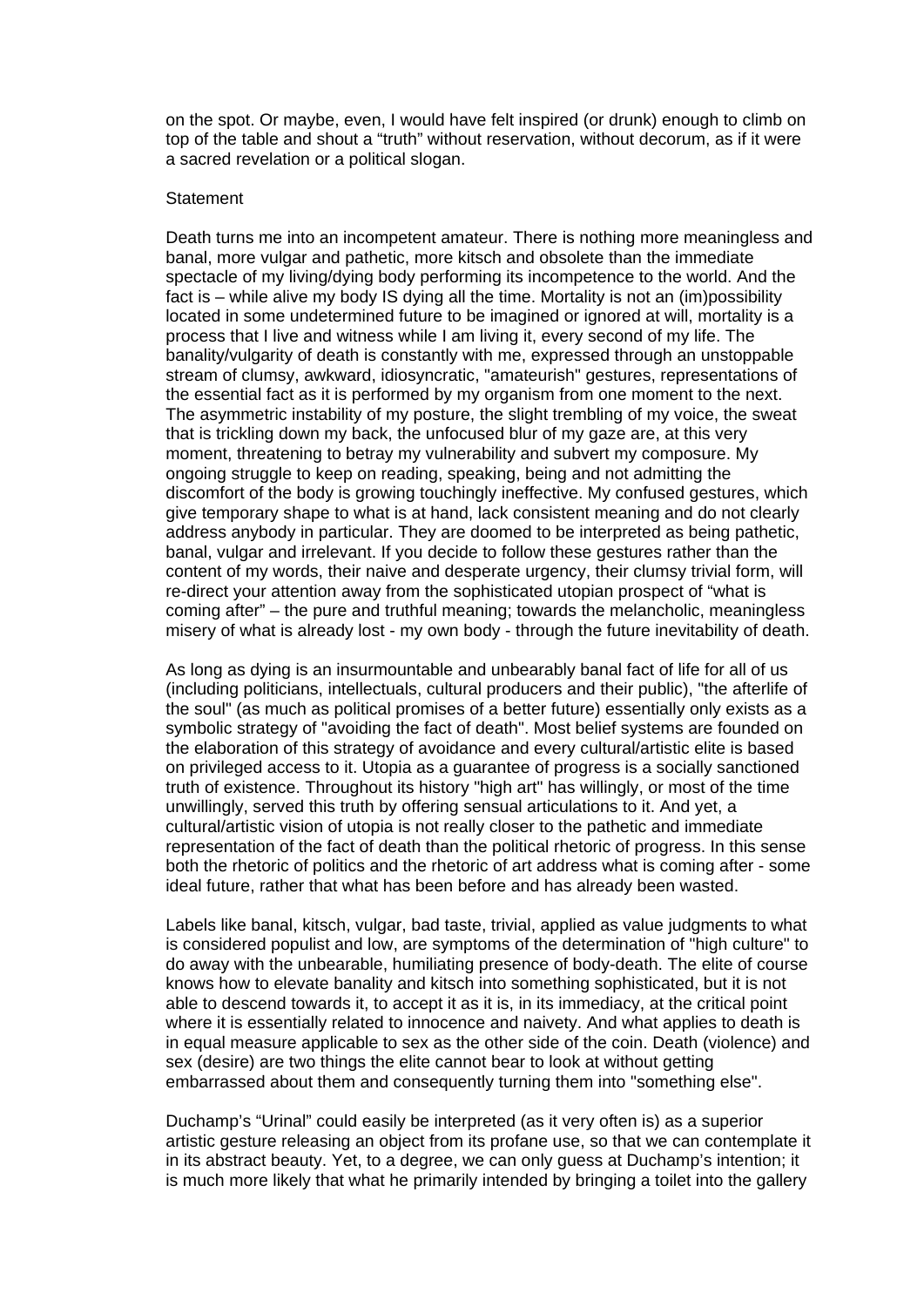was not to elevate a urinal to the realm of abstraction, but to make us critically aware of the uncanny power of the artistic context to neutralize the profane potential of an object.

Considered from this perspective, instead of daydreaming in front of Duchamp's urinal we should feel compelled to resolutely question the legitimacy of the sophisticated context in which it has been inserted. The unsophisticated expression of anger and the involuntary laughter that "ignorant" people experience when confronted with this signed piece of porcelain is a more powerful aesthetic reaction to it than the quiet moment of contemplation. To piss into it out of the confusion or pure madness would, in my opinion, be an even stronger dedication to the original gesture of the artist.

By being stripped of their ideologically contaminated, blind, habitual, everyday use, objects, gestures, faces and behaviour do not regain their innocence. On the contrary, they lose it. Because innocence is not a "purity" of function, thought and emotion. Innocence is simply a lack of self-consciousness. As such, in life, innocence most often reveals itself in the touchingly confident, naive and often ridiculous repetition of the impure - predictable, banal actions, images and situations - our only ineffective magical defence against death. The pleasure of relieving oneself into the toilet bowl gives THE REAL gestural meaning to the object, the one that precedes the meaning of its function, not to mention its abstract beauty.

The predictable reaction of the elite to this "romantic invocation of innocence" is to argue that there is nothing authentic or naive in the banality and vulgarity because it is entirely based on clichés; the predictable and mechanical repetition of common ideas/images/fantasies/actions that simply re-enforce the ideological status quo. In my opinion, clichés, common ideas/images and fantasies precede functionality or aesthetics; they are testimony to our shared struggle with death. They reveal our 'sameness' as the banal, but vital triviality of common cultural formulations; and in their idiosyncratic use, these also disclose our isolation and loneliness in their turn. As I have already pointed out, proclaiming "death as inevitable" is the ultimate cliché (just think of a skull as a tourist souvenir). But to conclude "we will all die" is also the only fact of life that we all truly share. This merging of cliché and fact, of sharing and isolation that is implicit in our existential failure and is experienced by every human on earth turns common mechanically generated ideas and quasi emotions into cultural icons that are more real (and effective) than the sophisticated utopian projections that are to supplement them.

A great deal could be said about the rarely remarked upon paradox (that Flaubert, Duchamp, Beckett, Pasolini and Genet, among many others, where acutely aware of) in which, by the virtue of their ignorance that turns them into such incompetent political subjects, "innocents" are almost the only ones capable of expressing 'as-it-is', essential (political) facts that are hidden inside the vulgarity of sex (desire) and death (violence). On the other hand, most contemporary art, by escalating the puritanical sophistication of its procedures more often than not serves the reactionary purpose of avoiding the subject. This is why amateurs, in all their lack of sophistication (both in the audience and on stage), are closer to the REAL than the elite will ever be. Being unprotected against death by the mantra of sophistication, they cannot afford the luxury of excluding the habitual, the banal and the pathetic from their behaviour. Their symptoms (as improvised, immediate solutions to an ultimately unsolvable problem) appear naked on the surface. They are their only and oh, so human line of defence. The only problem is that innocents very often talk to innocents, far out on the periphery, away from the temples in which the incense of sophistication is burned in